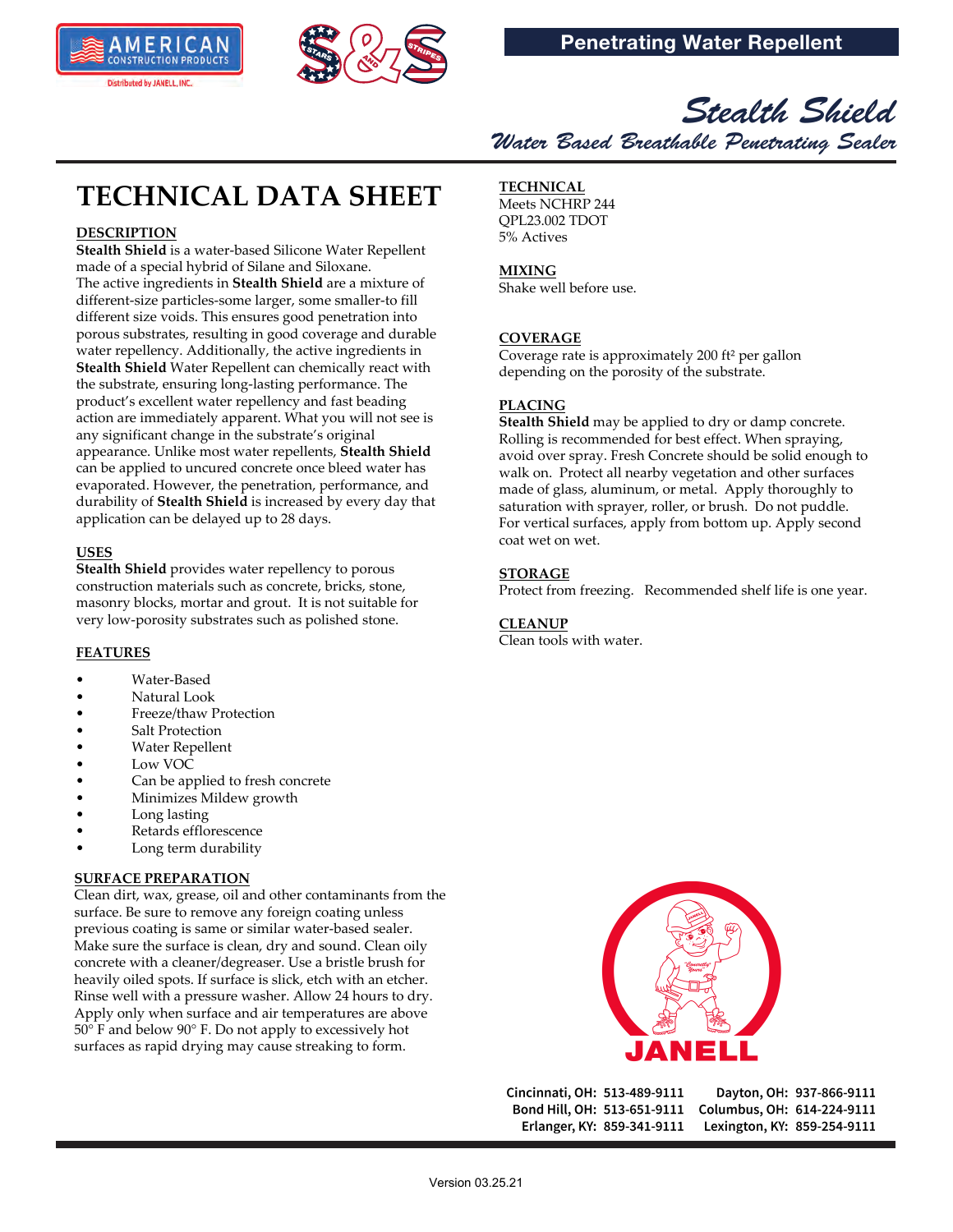





#### **PHYSICAL PROPERTIES**

Appearance pH Specific Gravity Lbs/Gal Min. Temp Water Resistance Viscosity VOC Flash Point DOT

Milky White Liquid 8-9  $1.0 g/cc$ 8.35 50 degrees Good 1.004 centistokes  $< 100 g/L$ N/A Non-Regulated Material

## **CURE TIME**

Foot Traffic Wheel Traffic Dry to Touch

## **CONTAINER SIZES**

1 gallon (3.8 Liters) 5 gallon (18.93 Liters) 55 gallon (208.2 Liters)

## **HMIS**

| Health     | Flammability |  |
|------------|--------------|--|
| Reactivity | Protection   |  |

#### **LIMITATIONS**

Always test a small area for compatibility before proceeding. Do not use on surface that has been previously sealed. If white film forms, wash away with water. If it persists, scrub with brush and water.

1 Hours 4 Hours 48 Hours

#### **WARRANTY**

Since Manufacturer has no control over handling, use or storage; no guarantee expressed or implied, is offered. The suitability of the product for use shall be solely up to the user. Manufacturer retains the right to venue.

## **WARNINGS**

Causes mild skin irritation **Precaution:** Wear eye protection. Do not eat, drink or smoke while using this product KEEP OUT OF REACH OF CHILDREN.

## **FIRST AID**

IF SWALLOWED: Get medical advice if you feel unwell. IF ON SKIN (or hair): Rinse skin with water/shower. IF INHALED: Remove person to fresh air and keep at rest in a position comfortable for breathing. If experiencing respiratory symptoms: Get medical advice. IF IN EYE: Rinse cautiously with water for several minutes. Remove contact lenses, if present and easy to do. Continue rinsing. Get medical advice/attention if you feel unwell.

#### **MANUFACTURER/TECHNICAL SERVICE**

Exclusively manufactured for Janell Inc. by **CLEMONS CONCRETE COATINGS**

Contact your Janell representative for the most current product information. Always read and follow the warnings and instructions on the most current technical data sheets.



Cincinnati, OH: 513-489-9111 Dayton, OH: 937-866-9111 Bond Hill, OH: 513-651-9111 Columbus, OH: 614-224-9111 Erlanger, KY: 859-341-9111 Lexington, KY: 859-254-9111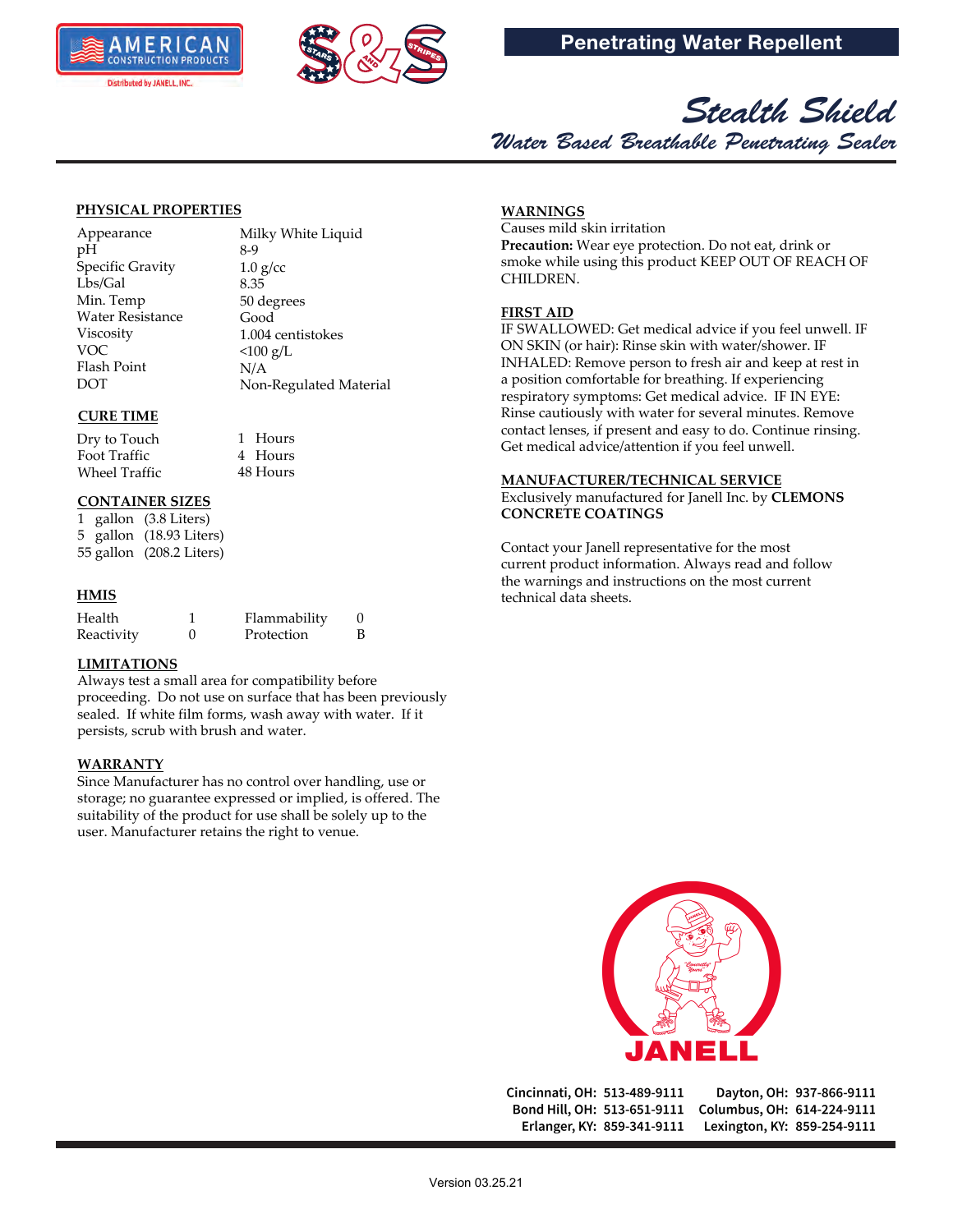



*Stealth Guard Solvent Based Breathable Penetrating Sealer*

## **TECHNICAL DATA SHEET**

## **DESCRIPTION**

**Stealth Guard** is a solvent-based reactive penetrating sealer made of a proprietary combination of reactive compounds designed to protect concrete surfaces from staining, freeze-thaw, and salt damage. Siloxane guards the surface while Silane penetrates deeply to protect steel wire and rebar.

### **USES**

**Stealth Guard** provides water repellency to porous construction materials such as concrete, bricks, stone, masonry blocks, mortar and grout.

## **FEATURES**

- Solvent-Based
- Natural Look
- Freeze/thaw Protection
- Salt Protection
- Water Repellent
- Low VOC
- Minimizes Mildew growth
- Long lasting
- Retards efflorescence
- Long term durability

#### **SURFACE PREPARATION**

Clean dirt, wax, grease, oil and other contaminants from the surface. Be sure to remove any foreign coating unless previous coating is same or similar water-based sealer. Make sure the surface is clean, dry and sound. Clean oily concrete with a cleaner/degreaser. Use a bristle brush for heavily oiled spots. If surface is slick, etch with an etcher. Rinse well with a pressure washer. Allow 24 hours to dry. Apply only when surface and air temperatures are above 50° F and below 90° F. Do not apply to excessively hot surfaces as rapid drying may cause streaking to form.

#### **COVERAGE**

Coverage rate is approximately 200 ft² per gallon depending on the porosity of the substrate.

## **TECHNICAL**

Meets NCHRP 244 QPL23.002 TDOT 10% Actives

## **PLACING**

Stealth Guard can be applied with a solvent-resistant sprayer, roller, or brush at temps between 50 & 90 F. Crossrolling should be performed to ensure even application. After 3-5 minutes, move material that isn't absorbed to more porous areas and apply additional material to areas that are light in color. Do not apply this material over waterborne resin coatings. Do not thin.

## **DRY TIME**

Suitable for foot traffic in 4 hours and vehicle traffic in 48 hours. Additional coats should be applied immediately after previous coat is dry to the eye.

## **STORAGE**

Recommended shelf life is one year.

#### **CLEANUP**

Clean up immediately with aromatic solvent such as xylene.



Cincinnati, OH: 513-489-9111 Bond Hill, OH: 513-651-9111 Erlanger, KY: 859-341-9111

Dayton, OH: 937-866-9111 Columbus, OH: 614-224-9111 Lexington, KY: 859-254-9111